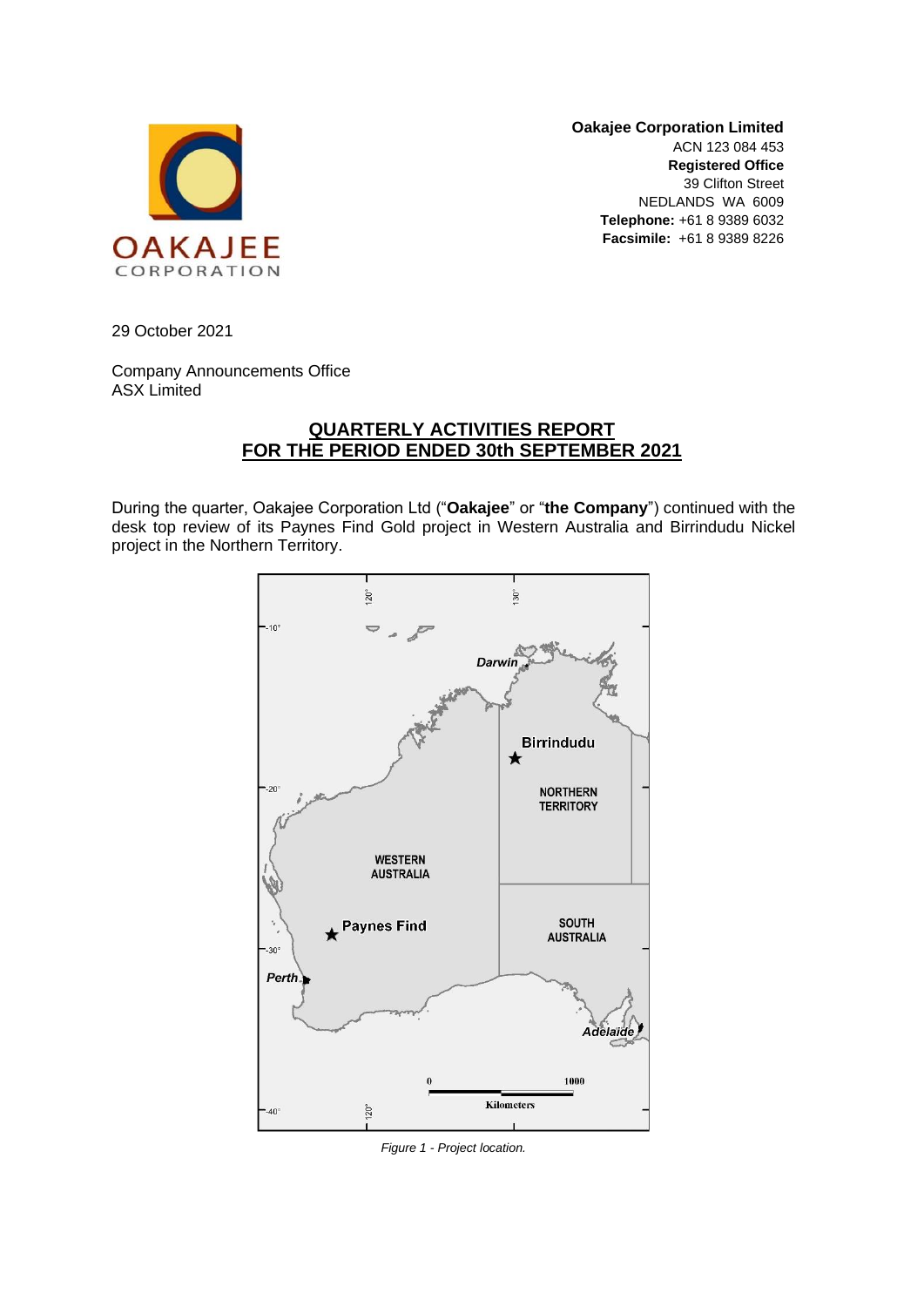## **Birrindudu Nickel Project - Northern Territory**

As previously reported, Oakajee received permitting to drill test mafic to ultramafic intrusions identified in historic drilling. Independence Group (IGO) held part of the current project between 2010 and 2014 exploring for tin, gold and nickel. Work included Air Core drilling at the Jumping Jack Prospect where 128 holes were drilled for 5,636 metres. Assay results from five of the RAB holes returned strongly anomalous nickel, copper, platinum and palladium results associated with logged ultramafic rocks.

Oakajee has been unable to secure suitable contractors to complete the planned drilling testing of the magmatic nickel-copper sulphide targets and with the onset of the northern wet season this work is deferred to the 2022 field season.



*Figure 2 - Birrindudu Tenure with RAB/AC drilling with Nickel results, over magnetic image.*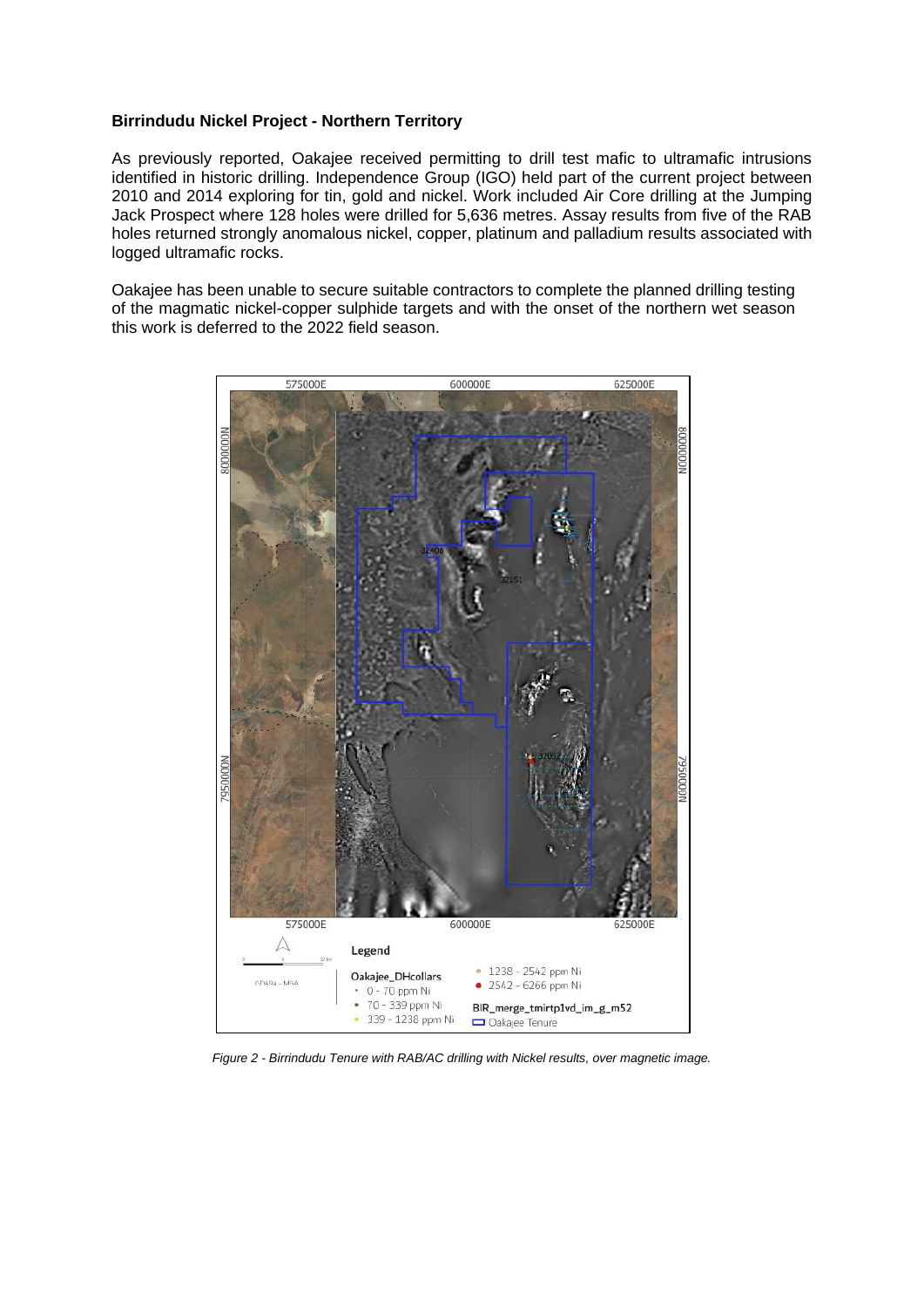## **Paynes Find Gold Project - Western Australia**

The infill soil sampling over the Paynes Find North gold and base metal target is now planned to be completed in the December 2021 Quarter.

At Paynes Find North soil sampling on a 200m x 50m grid over 2km of strike identified multiple Au-Cu anomalies (See September 2020 Quarterly). At the northern end of the Au-Cu anomalies there is a distinctive zone of Cu-Pb-Zn anomalism that is open to the north. Rock chip sampling of a small gossanous quartz vein returned assays of up to 0.6g/t Au, 440g/t Ag 1.2% Cu, 9.6% Pb, 0.36% Zn. One RC hole was drilled in 2017 under the same gossanous vein returned 6m @ 18.4g/t Ag, 0.43% Pb and 0.19% Zn and 2m @ 0.4% Cu, 0.24g/t Au. This mineralisation is likely to extend north beneath the Au-Cu-Pb-Zn soil anomaly which extends for 400m open to the north with no drill testing. This target is considered to have potential to discover a high-grade gold deposit analogous to the Penny Gold Mine currently being developed by Ramelius Resources. Gold mineralization at the Penny Gold mine is hosted in a quartz sulphide lode and the gold has a strong correlation with base metal sulphides including galena, sphalerite and chalcopyrite.



*Figure 4 - Paynes Find North Gold and Base Metal Prospect.*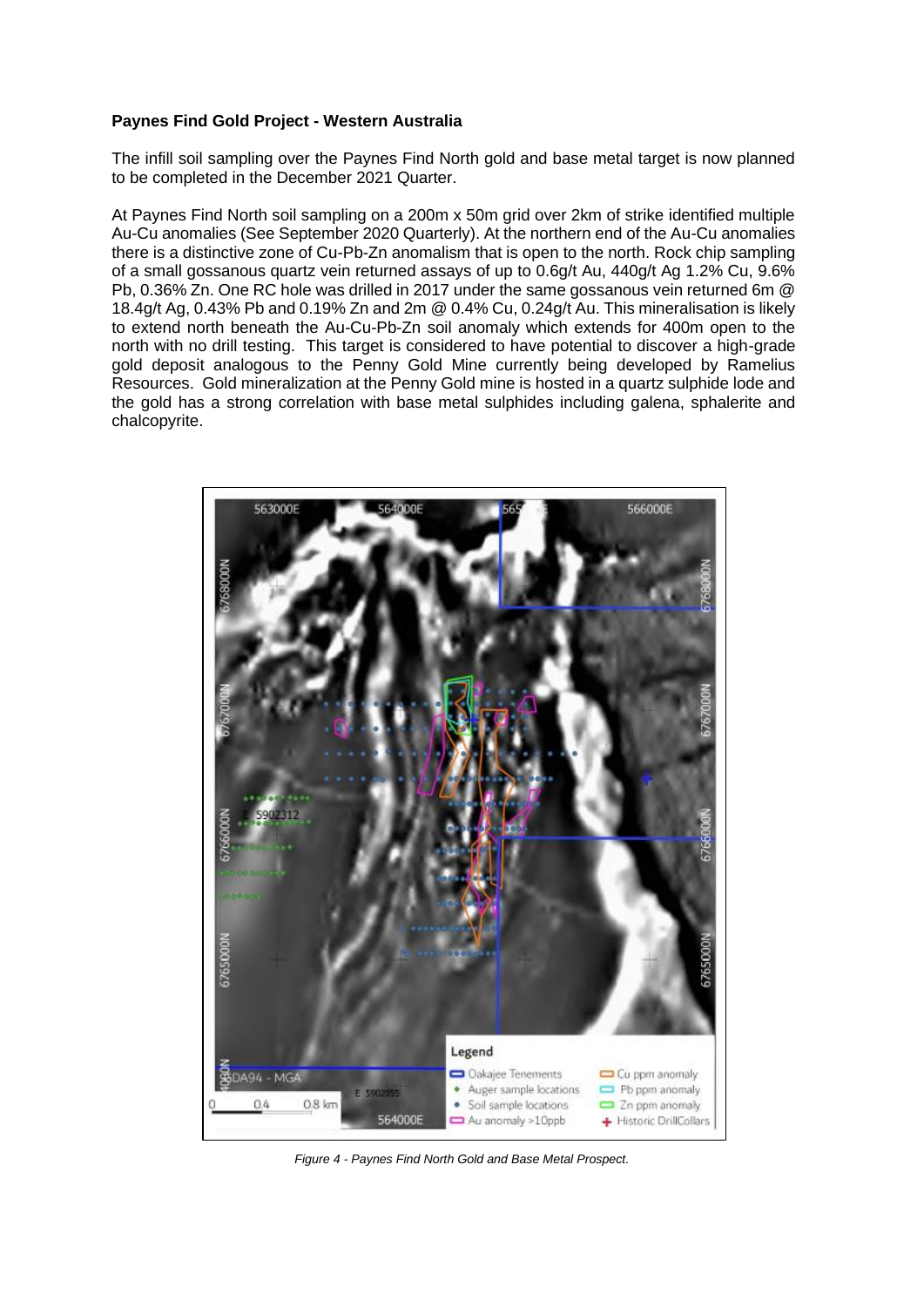

*Figure 5 - Paynes Find North Soil Geochemistry*

## **Paynes Find Lithium Potential Review**

Oakajee Corporation began a review of the lithium potential during the quarter. The review is currently incomplete and will continue into the current quarter.

Rare metal lithium pegmatite exploration in the Paynes find district was largely restricted to the Mt Eden area within the current Paynes Find project on the southern tenements, E59/2092 and E59/2055. In this area there was some feldspar mining in the mid 1970s (WAMEX A19207) and exploration of an alluvial/eluvial tantalum resource (1982, WAMEX A11424). The feldspar mining also reported recovery of small quantities of spodumene. Oakajee corporation does not own lithium rights here but does own the rare pegmatite rights to the northern tenements block E59/2391 and E59/2312. Exploration in the northern tenement block appears to be sparse in comparison to the Mt Eden area. Several pegmatites have been noted within E59/2312 during mapping and exploration for gold though no systematic evaluation of the lithium potential has been completed. Haddington International Resources (WAMEX A64966) reports minor recognisance work including a radiometric survey to identify pegmatites beneath shallow cover. Haddington reported the radiometric survey was successful though no follow-up exploration has been identified.

Oakajee plans to complete the lithium review and follow-up with surface sampling were appropriate.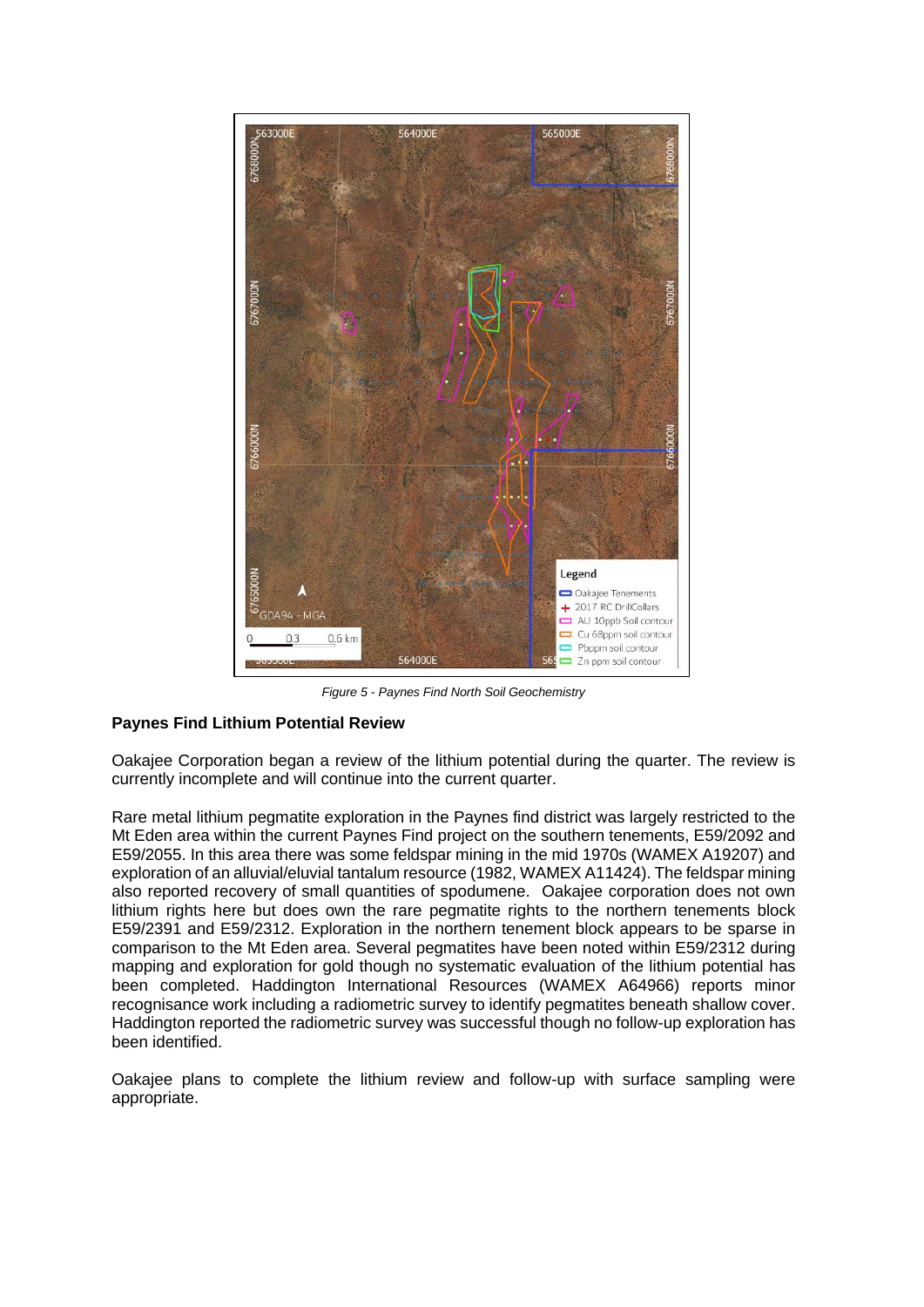### **Financial Position/Corporate**

As at 30 September 2021, the Company had a balance of \$3,695,000 in liquid assets comprising \$1,540,000 of cash and shares held in listed entities with a market value of \$2,155,000. At 30 September 2021 and also at the date of this report, the Company's shareholdings in listed entities comprised the following securities:

| Santa Fe Minerals Limited | 11,000,000 fully paid ordinary shares (SFM) |
|---------------------------|---------------------------------------------|
| l Firefinch Limited       | 2,000,000 fully paid ordinary shares (FFX)  |

The Company also continues to assess other potential exploration/development projects in the resources sector.

This ASX announcement has been authorised for release by the Board.

#### **- ENDS -**

For further information, please contact:

**Mark Jones Managing Director +61 419 919 250**

#### *COMPLIANCE STATEMENT*

*The information in this report that relates to Exploration Results is based on information compiled by Mr. Reginald Beaton who is a Member of the Australian Institute of Geoscientists. Mr. Beaton is an employee of Oakajee Corporation Limited and has sufficient experience which is relevant to the style of mineralisation under consideration to qualify as a Competent Person as defined in the 2012 Edition of the 'Australian Code for Reporting of Exploration Results, Mineral Resources and Ore Reserves'. Mr. Beaton consents to the inclusion in the report of the matters based on the information compiled by him, in the form and context in which it appears.* 

*All technical information presented in this report has previously been released to ASX. The Company is not aware of any new information or data that materially affects the information included in the above.*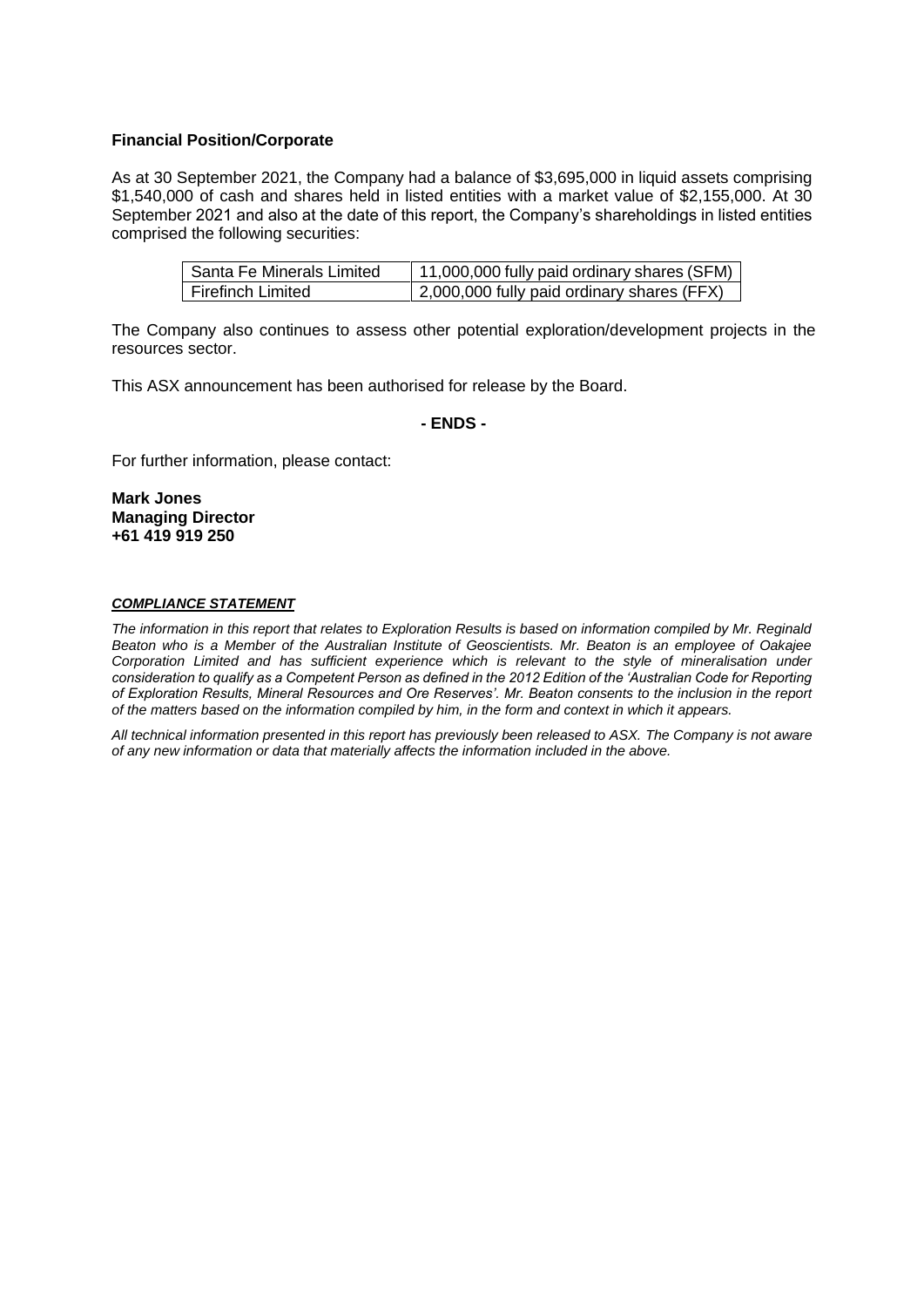## **Appendix 1: Disclosures in accordance with ASX Listing Rule 5.3**

#### **Summary of Mining Tenements**

As at 30 September, 2021 the Company has an interest in the following projects:

#### **Western Australian Tenements - Paynes Find Gold Project**

The Company and relevant parties below have formed an unincorporated joint venture for the purpose of exploration and development of the relevant part of the Paynes Find Gold Project. The Company will be manager and have control over all operations pertaining to the Paynes Find Gold Project.

The Company is the beneficial holder of the below tenements relating to the following:

- an 80% interest in the non-lithium mineral rights in respect of E59/2055 and E59/2092
- an 80% interest in E59/2312, M59/549 and P59/2075, P59/2083, P59/2085

| <b>Tenement</b> | Lease Manager &<br><b>Operator</b> | <b>Registered Holder</b>                                         | Location  | <b>Status</b> |
|-----------------|------------------------------------|------------------------------------------------------------------|-----------|---------------|
| E59/2055        | Oakajee Corporation Ltd            | Sayona Lithium Pty Ltd                                           | WA.       | Granted       |
| E59/2092        | Oakajee Corporation Ltd            | Sayona Lithium Pty Ltd (80%)<br>Bruce Robert Legendre (20%)      | WA.       | Granted       |
| E59/2312        | Oakajee Corporation Ltd            | Bruce Robert Legendre (20%)<br>Oakajee Exploration Pty Ltd (80%) | <b>WA</b> | Granted       |
| M59/549         | Oakajee Corporation Ltd            | Bruce Robert Legendre (20%)<br>Oakajee Exploration Pty Ltd (80%) | WA.       | Granted       |
| P59/2075        | Oakajee Corporation Ltd            | Bruce Robert Legendre (20%)<br>Oakajee Exploration Pty Ltd (80%) | WA.       | Granted       |
| P59/2083        | Oakajee Corporation Ltd            | Bruce Robert Legendre (20%)<br>Oakajee Exploration Pty Ltd (80%) | WA.       | Granted       |
| P59/2085        | Oakajee Corporation Ltd            | Bruce Robert Legendre (20%)<br>Oakajee Exploration Pty Ltd (80%) | <b>WA</b> | Granted       |

The below tenement at the Paynes Find Gold Project is wholly owned by Oakajee Corporation Limited and does not fall under any joint venture agreement.

| Tenement | Lease Manager &<br><b>Operator</b> | <b>Registered Holder</b>           | Location | <b>Status</b> |
|----------|------------------------------------|------------------------------------|----------|---------------|
| E59/2391 | Oakajee Corporation Ltd            | Oakajee Exploration Pty Ltd (100%) | WA       | Granted       |

#### **Northern Territory Tenements - Birrindudu Nickel Project**

| Tenement | Lease Manager &<br>Operator | <b>Registered Holder</b>                 | Location | <b>Status</b> |
|----------|-----------------------------|------------------------------------------|----------|---------------|
| EL32051  | Oakajee Corporation Ltd     | Oakajee Exploration Pty Ltd <sup>1</sup> | NT       | Granted       |
| EL32052  | Oakajee Corporation Ltd     | Oakajee Exploration Pty Ltd <sup>1</sup> | NT       | Granted       |
| EL32408  | Oakajee Corporation Ltd     | Oakajee Exploration Pty Ltd <sup>1</sup> | NT       | Granted       |

1Oakajee Exploration Pty Ltd is a wholly owned subsidiary of Oakajee Corporation Ltd.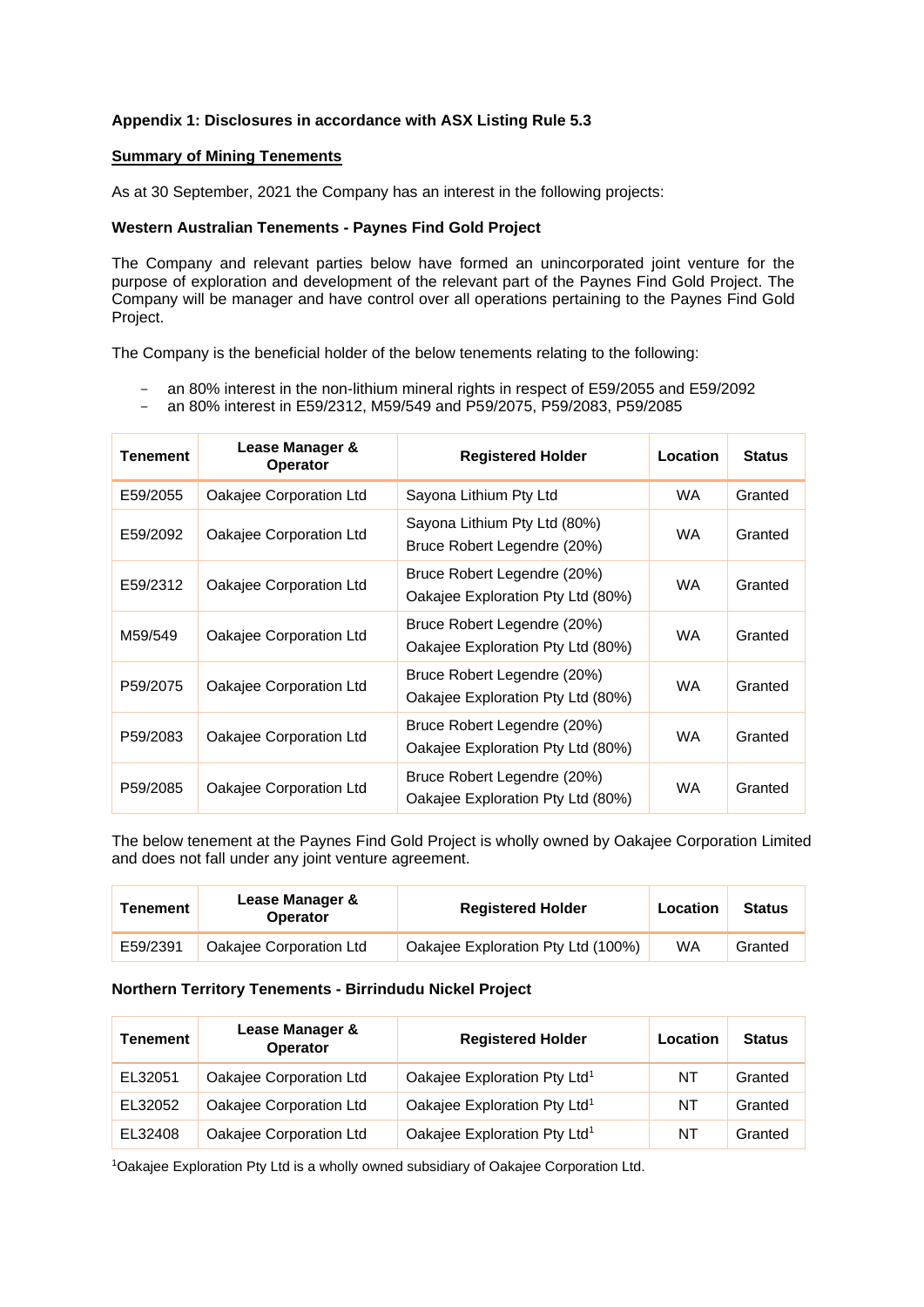Application for EL32408 was granted during the quarter. No other interests in mining tenements were acquired or disposed of during the quarter.

### **Related Party Payments**

During the quarter ended 30 September 2021, the Company made payments of \$54,655 to related parties and their associates. These payments relate to existing remuneration arrangements (director fees and superannuation of \$49,456) and the provision of office premises (\$5,199).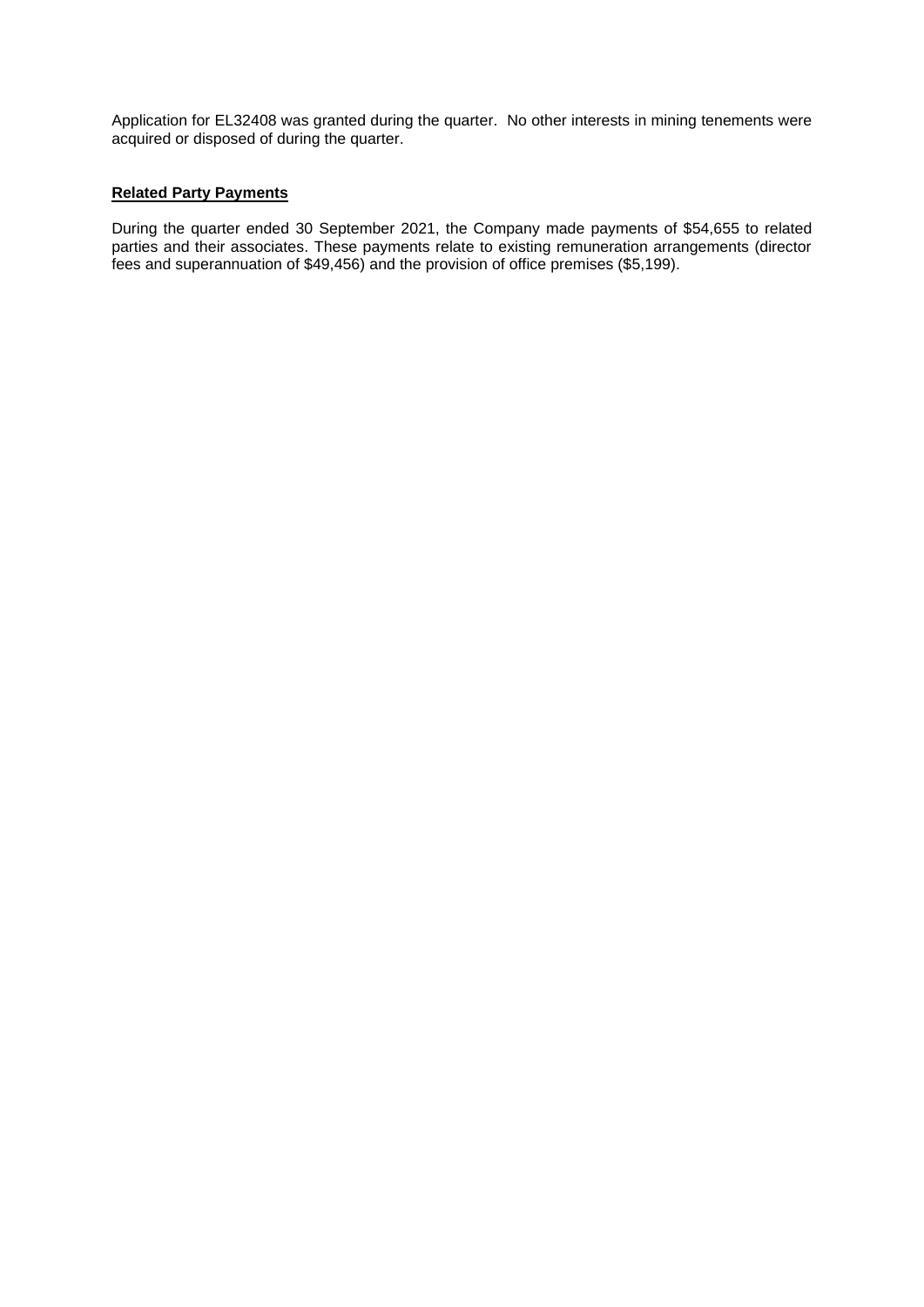# **Appendix 5B**

# **Mining exploration entity or oil and gas exploration entity quarterly cash flow report**

| Name of entity                           |                   |  |  |  |
|------------------------------------------|-------------------|--|--|--|
| Oakajee Corporation Limited              |                   |  |  |  |
| ABN<br>Quarter ended ("current quarter") |                   |  |  |  |
| 79 123 084 453                           | 30 September 2021 |  |  |  |

| <b>Consolidated statement of cash flows</b> |                                                   | <b>Current quarter</b><br>\$A'000 | Year to date<br>$(3$ months)<br>\$A'000 |
|---------------------------------------------|---------------------------------------------------|-----------------------------------|-----------------------------------------|
| 1.                                          | Cash flows from operating activities              |                                   |                                         |
| 1.1                                         | Receipts from customers                           |                                   |                                         |
| 1.2                                         | Payments for                                      |                                   |                                         |
|                                             | exploration & evaluation (if expensed)<br>(a)     | (6)                               | (6)                                     |
|                                             | (b)<br>development                                |                                   |                                         |
|                                             | production<br>(c)                                 |                                   |                                         |
|                                             | (d)<br>staff costs                                | (50)                              | (50)                                    |
|                                             | administration and corporate costs<br>(e)         | (48)                              | (48)                                    |
| 1.3                                         | Dividends received (see note 3)                   |                                   |                                         |
| 1.4                                         | Interest received                                 |                                   |                                         |
| 1.5                                         | Interest and other costs of finance paid          |                                   |                                         |
| 1.6                                         | Income taxes paid                                 |                                   |                                         |
| 1.7                                         | Government grants and tax incentives              |                                   |                                         |
| 1.8                                         | Other (provide details if material)               |                                   |                                         |
| 1.9                                         | Net cash from / (used in) operating<br>activities | (104)                             | (104)                                   |

| 2.  |     | Cash flows from investing activities      |  |
|-----|-----|-------------------------------------------|--|
| 2.1 |     | Payments to acquire:                      |  |
|     | (a) | entities                                  |  |
|     | (b) | tenements                                 |  |
|     | (C) | property, plant and equipment             |  |
|     | (d) | exploration & evaluation (if capitalised) |  |
|     | (e) | investments                               |  |
|     | (f) | other non-current assets                  |  |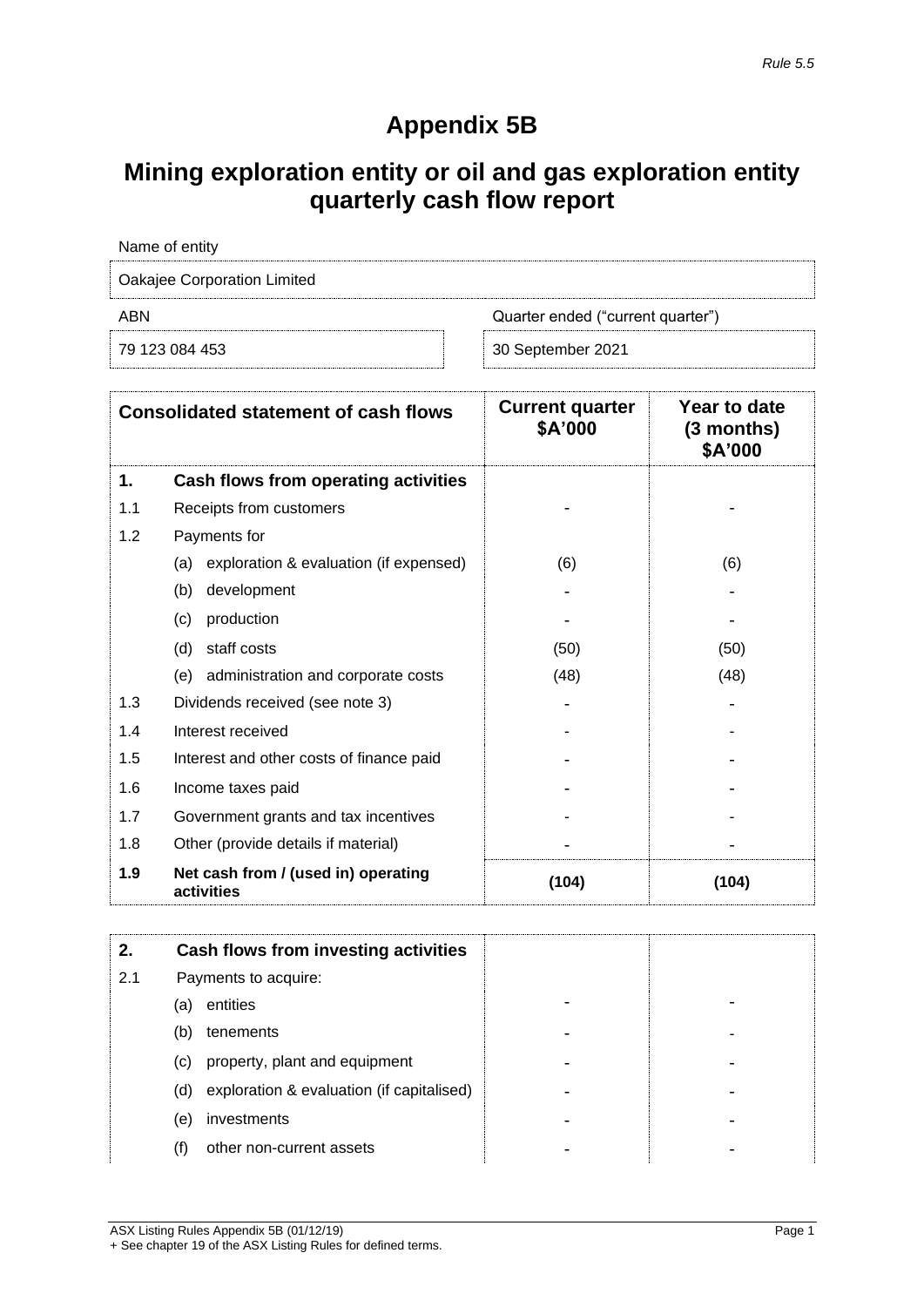| <b>Consolidated statement of cash flows</b> |                                                   | <b>Current quarter</b><br>\$A'000 | Year to date<br>$(3$ months)<br>\$A'000 |
|---------------------------------------------|---------------------------------------------------|-----------------------------------|-----------------------------------------|
| $2.2\phantom{0}$                            | Proceeds from the disposal of:                    |                                   |                                         |
|                                             | entities<br>(a)                                   |                                   |                                         |
|                                             | (b)<br>tenements                                  |                                   |                                         |
|                                             | property, plant and equipment<br>(c)              |                                   |                                         |
|                                             | (d)<br>investments                                |                                   |                                         |
|                                             | (e)<br>other non-current assets                   |                                   |                                         |
| 2.3                                         | Cash flows from loans to other entities           |                                   |                                         |
| 2.4                                         | Dividends received (see note 3)                   |                                   |                                         |
| 2.5                                         | Other (provide details if material)               |                                   |                                         |
| 2.6                                         | Net cash from / (used in) investing<br>activities |                                   |                                         |

| 3.   | Cash flows from financing activities                                                       |  |
|------|--------------------------------------------------------------------------------------------|--|
| 3.1  | Proceeds from issues of equity securities<br>(excluding convertible debt securities)       |  |
| 3.2  | Proceeds from issue of convertible debt<br>securities                                      |  |
| 3.3  | Proceeds from exercise of options                                                          |  |
| 3.4  | Transaction costs related to issues of equity<br>securities or convertible debt securities |  |
| 3.5  | Proceeds from borrowings                                                                   |  |
| 3.6  | Repayment of borrowings                                                                    |  |
| 3.7  | Transaction costs related to loans and<br>borrowings                                       |  |
| 3.8  | Dividends paid                                                                             |  |
| 3.9  | Other (provide details if material)                                                        |  |
| 3.10 | Net cash from / (used in) financing<br>activities                                          |  |

|     | Net increase / (decrease) in cash and<br>cash equivalents for the period |       |       |
|-----|--------------------------------------------------------------------------|-------|-------|
| 4.1 | Cash and cash equivalents at beginning of<br>period                      | 1.644 | 1.644 |
| 4.2 | Net cash from / (used in) operating<br>activities (item 1.9 above)       | (104) | (104) |
| 4.3 | Net cash from / (used in) investing activities<br>(item 2.6 above)       |       |       |
| 4.4 | Net cash from / (used in) financing activities<br>(item 3.10 above)      |       |       |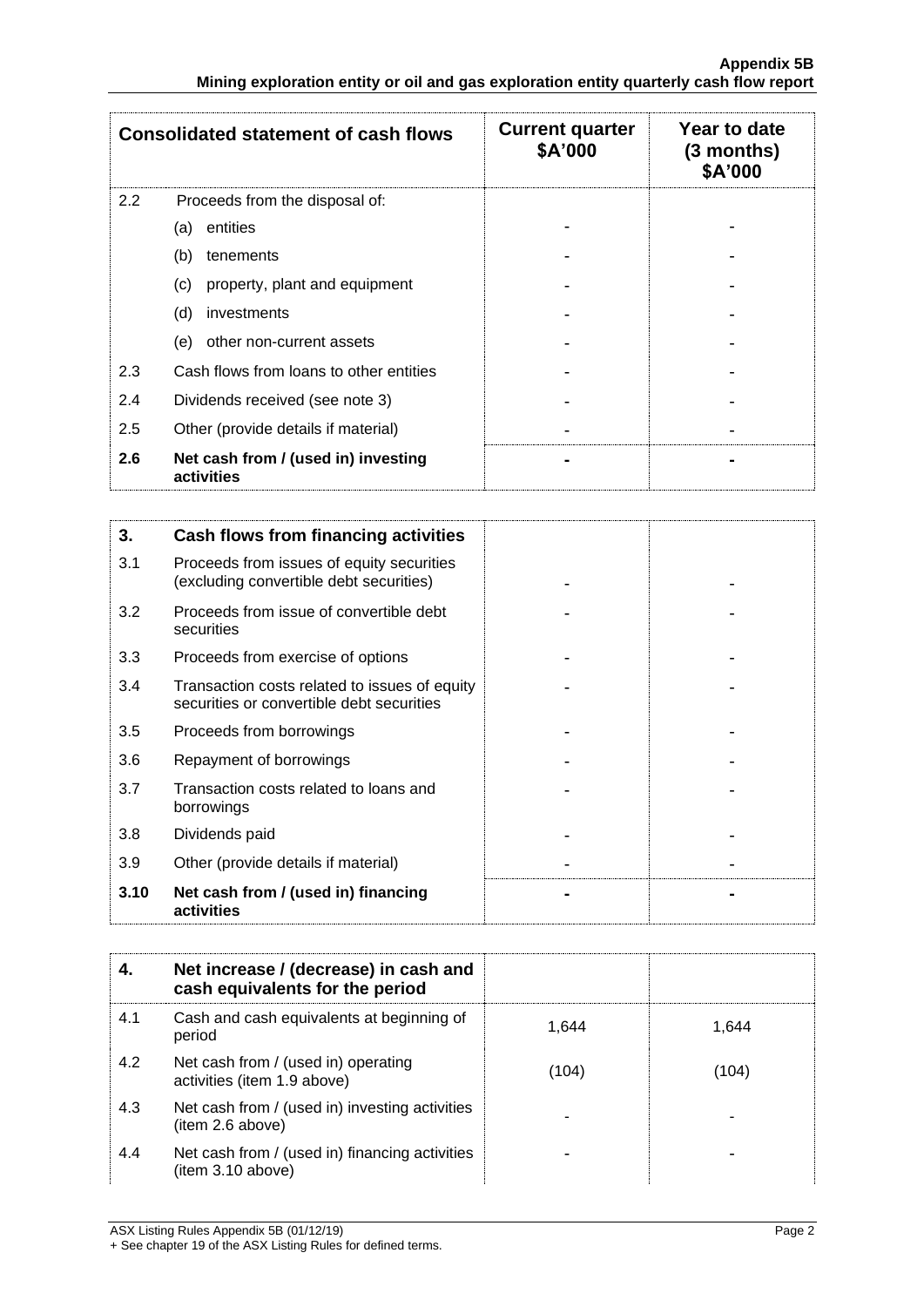| <b>Consolidated statement of cash flows</b> |                                                      | <b>Current quarter</b><br>\$A'000 | Year to date<br>$(3$ months)<br>\$A'000 |
|---------------------------------------------|------------------------------------------------------|-----------------------------------|-----------------------------------------|
| 4.5                                         | Effect of movement in exchange rates on<br>cash held |                                   |                                         |
| 4.6                                         | Cash and cash equivalents at end of<br>period        | 1.540                             | 1.540                                   |

| 5.  | Reconciliation of cash and cash<br>equivalents<br>at the end of the quarter (as shown in the<br>consolidated statement of cash flows) to the<br>related items in the accounts | <b>Current quarter</b><br>\$A'000 | <b>Previous quarter</b><br>\$A'000 |
|-----|-------------------------------------------------------------------------------------------------------------------------------------------------------------------------------|-----------------------------------|------------------------------------|
| 5.1 | <b>Bank balances</b>                                                                                                                                                          | 1.518                             | 1.622                              |
| 5.2 | Call deposits                                                                                                                                                                 | 22                                | 22                                 |
| 5.3 | Bank overdrafts                                                                                                                                                               |                                   |                                    |
| 5.4 | Other (provide details)                                                                                                                                                       | $\overline{\phantom{0}}$          |                                    |
| 5.5 | Cash and cash equivalents at end of<br>quarter (should equal item 4.6 above)                                                                                                  | 1.540                             | 1.644                              |

## **6. Payments to related parties of the entity and their associates**

6.1 Aggregate amount of payments to related parties and their associates included in item 1

| <b>Current quarter</b><br>\$A'000 |
|-----------------------------------|
| 55                                |
|                                   |

6.2 Aggregate amount of payments to related parties and their associates included in item 2

Note: if any amounts are shown in items 6.1 or 6.2, your quarterly activity report must include a description of, and an explanation for, such payments.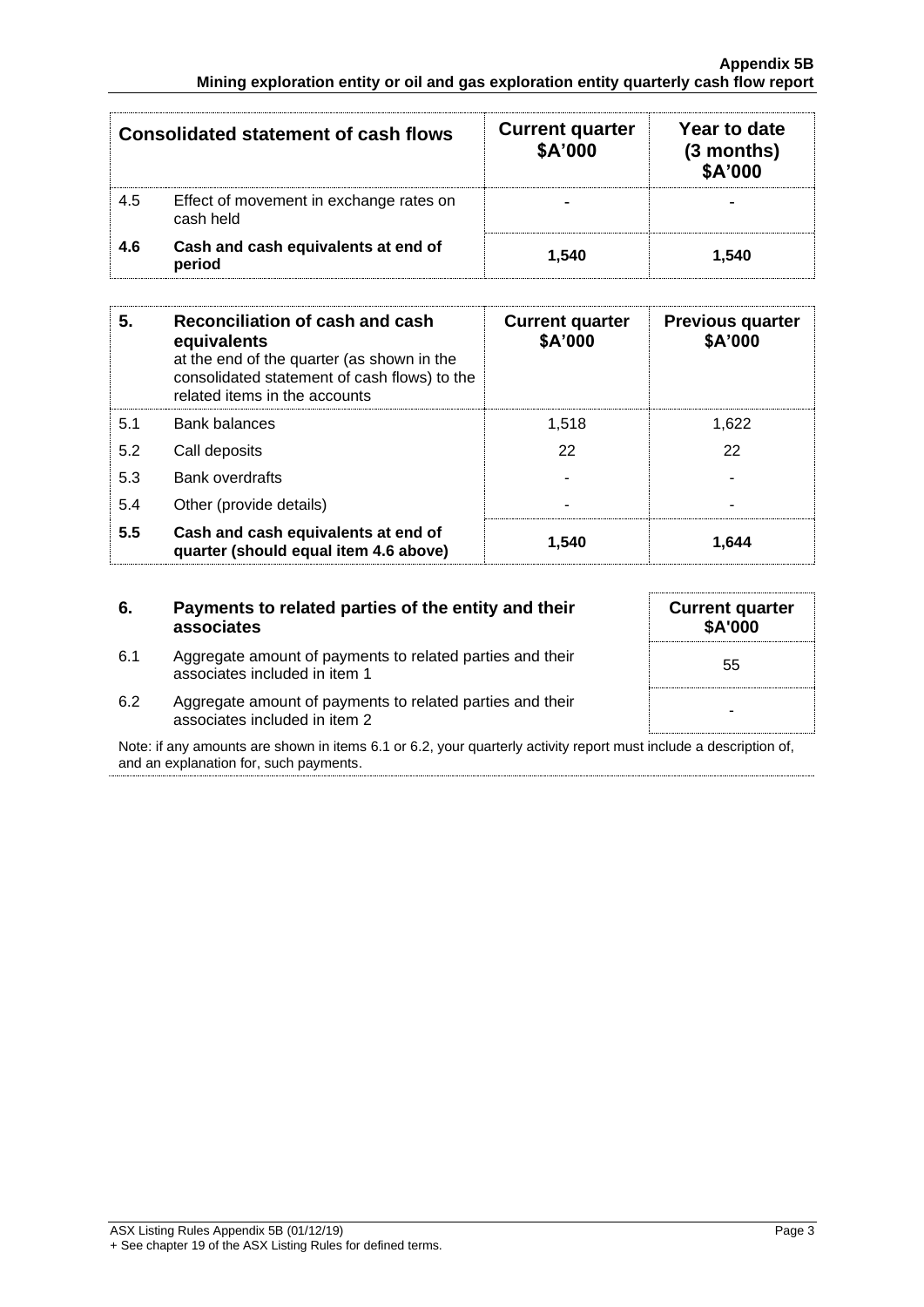| 7.  | <b>Financing facilities</b><br>Note: the term "facility' includes all forms of financing<br>arrangements available to the entity.<br>Add notes as necessary for an understanding of the<br>sources of finance available to the entity.                                                                                                               | <b>Total facility</b><br>amount at quarter<br>end<br>\$A'000 | Amount drawn at<br>quarter end<br>\$A'000 |
|-----|------------------------------------------------------------------------------------------------------------------------------------------------------------------------------------------------------------------------------------------------------------------------------------------------------------------------------------------------------|--------------------------------------------------------------|-------------------------------------------|
| 7.1 | Loan facilities                                                                                                                                                                                                                                                                                                                                      |                                                              |                                           |
| 7.2 | Credit standby arrangements                                                                                                                                                                                                                                                                                                                          |                                                              |                                           |
| 7.3 | Other (please specify)                                                                                                                                                                                                                                                                                                                               |                                                              |                                           |
| 7.4 | <b>Total financing facilities</b>                                                                                                                                                                                                                                                                                                                    |                                                              |                                           |
|     |                                                                                                                                                                                                                                                                                                                                                      |                                                              |                                           |
| 7.5 | Unused financing facilities available at quarter end                                                                                                                                                                                                                                                                                                 |                                                              |                                           |
| 7.6 | Include in the box below a description of each facility above, including the lender, interest<br>rate, maturity date and whether it is secured or unsecured. If any additional financing<br>facilities have been entered into or are proposed to be entered into after quarter end,<br>include a note providing details of those facilities as well. |                                                              |                                           |
|     |                                                                                                                                                                                                                                                                                                                                                      |                                                              |                                           |

| 8.  | Estimated cash available for future operating activities                     | \$A'000 |
|-----|------------------------------------------------------------------------------|---------|
| 8.1 | Net cash from / (used in) operating activities (Item 1.9)                    | (104)   |
| 8.2 | Capitalised exploration & evaluation (Item 2.1(d))                           |         |
| 8.3 | Total relevant outgoings (Item $8.1 +$ Item $8.2$ )                          | (104)   |
| 8.4 | Cash and cash equivalents at quarter end (Item 4.6)                          | 1,540   |
| 8.5 | Unused finance facilities available at quarter end (Item 7.5)                |         |
| 8.6 | Total available funding (Item $8.4$ + Item $8.5$ )                           | 1.540   |
| 8.7 | Estimated quarters of funding available (Item 8.6 divided by<br>Item $8.3$ ) | 14.80   |

8.8 If Item 8.7 is less than 2 quarters, please provide answers to the following questions:

1. Does the entity expect that it will continue to have the current level of net operating cash flows for the time being and, if not, why not?

Answer: Not applicable.

2. Has the entity taken any steps, or does it propose to take any steps, to raise further cash to fund its operations and, if so, what are those steps and how likely does it believe that they will be successful?

Answer: Not applicable.

3. Does the entity expect to be able to continue its operations and to meet its business objectives and, if so, on what basis?

Answer: Not applicable.